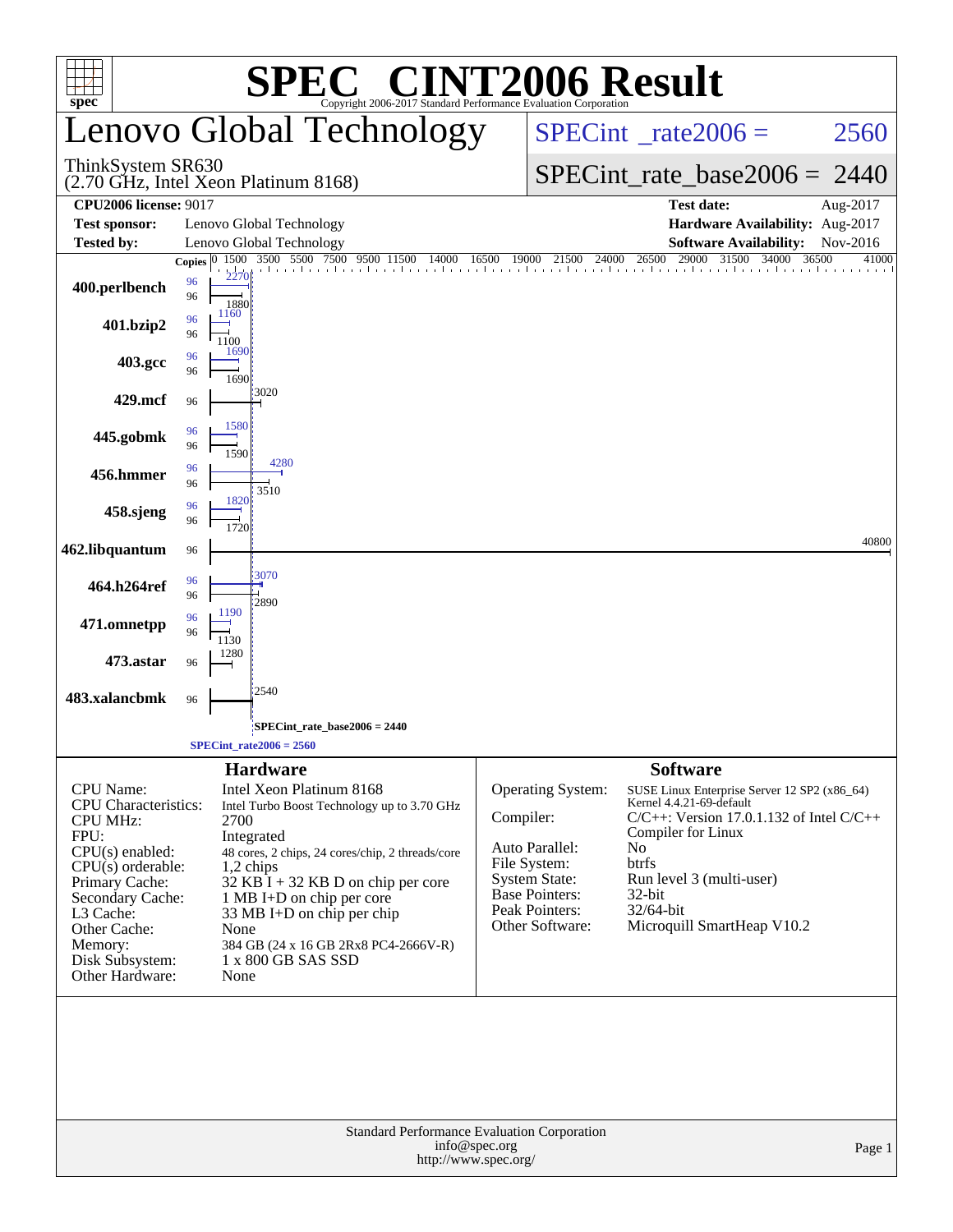

# enovo Global Technology

#### ThinkSystem SR630

(2.70 GHz, Intel Xeon Platinum 8168)

SPECint rate $2006 = 2560$ 

#### [SPECint\\_rate\\_base2006 =](http://www.spec.org/auto/cpu2006/Docs/result-fields.html#SPECintratebase2006) 2440

**[Test sponsor:](http://www.spec.org/auto/cpu2006/Docs/result-fields.html#Testsponsor)** Lenovo Global Technology **[Hardware Availability:](http://www.spec.org/auto/cpu2006/Docs/result-fields.html#HardwareAvailability)** Aug-2017

**[CPU2006 license:](http://www.spec.org/auto/cpu2006/Docs/result-fields.html#CPU2006license)** 9017 **[Test date:](http://www.spec.org/auto/cpu2006/Docs/result-fields.html#Testdate)** Aug-2017 **[Tested by:](http://www.spec.org/auto/cpu2006/Docs/result-fields.html#Testedby)** Lenovo Global Technology **[Software Availability:](http://www.spec.org/auto/cpu2006/Docs/result-fields.html#SoftwareAvailability)** Nov-2016

#### **[Results Table](http://www.spec.org/auto/cpu2006/Docs/result-fields.html#ResultsTable)**

|                                                                                                          | <b>Base</b>   |                |       |                |       |                | <b>Peak</b> |               |                |              |                |              |                |              |
|----------------------------------------------------------------------------------------------------------|---------------|----------------|-------|----------------|-------|----------------|-------------|---------------|----------------|--------------|----------------|--------------|----------------|--------------|
| <b>Benchmark</b>                                                                                         | <b>Copies</b> | <b>Seconds</b> | Ratio | <b>Seconds</b> | Ratio | <b>Seconds</b> | Ratio       | <b>Copies</b> | <b>Seconds</b> | <b>Ratio</b> | <b>Seconds</b> | <b>Ratio</b> | <b>Seconds</b> | <b>Ratio</b> |
| 400.perlbench                                                                                            | 96            | 498            | 1880  | 498            | 1880  | 500            | 1880        | 96            | 412            | 2280         | 413            | 2270         | 413            | 2270         |
| 401.bzip2                                                                                                | 96            | 840            | 1100  | 843            | 1100  | 839            | 1100        | 96            | 798            | 1160         | 797            | 1160         | 797            | 1160         |
| $403.\mathrm{gcc}$                                                                                       | 96            | 457            | 1690  | 456            | 1700  | 458            | 1690        | 96            | 457            | 1690         | 458            | 1690         | 458            | 1690         |
| $429$ .mcf                                                                                               | 96            | 289            | 3030  | 290            | 3020  | 290            | 3020        | 96            | 289            | 3030         | 290            | 3020         | 290            | 3020         |
| $445$ .gobmk                                                                                             | 96            | 635            | 1590  | 634            | 1590  | 634            | 1590        | 96            | 635            | 1580         | 636            | 1580         | 636            | 1580         |
| 456.hmmer                                                                                                | 96            | 256            | 3500  | 255            | 3510  | 254            | 3530        | 96            | 209            | 4280         | 208            | 4300         | 209            | 4280         |
| $458$ sjeng                                                                                              | 96            | 676            | 1720  | 677            | 1720  | 676            | 1720        | 96            | 637            | 1820         | 637            | 1820         | 638            | 1820         |
| 462.libquantum                                                                                           | 96            | 48.7           | 40800 | 48.7           | 40800 | 48.7           | 40800       | 96            | 48.7           | 40800        | 48.7           | 40800        | 48.7           | 40800        |
| 464.h264ref                                                                                              | 96            | 738            | 2880  | 735            | 2890  | 736            | 2890        | 96            | 684            | 3100         | 692            | 3070         | 709            | 2990         |
| 471.omnetpp                                                                                              | 96            | 529            | 1140  | 529            | 1130  | 529            | 1130        | 96            | 502            | <b>1190</b>  | 502            | 1200         | 503            | 1190         |
| $473.$ astar                                                                                             | 96            | 528            | 1280  | 529            | 1270  | 528            | 1280        | 96            | 528            | 1280         | 529            | 1270         | 528            | 1280         |
| 483.xalancbmk                                                                                            | 96            | 261            | 2540  | 262            | 2530  | 260            | 2550        | 96            | 261            | 2540         | 262            | 2530         | 260            | 2550         |
| Results appear in the order in which they were run. Bold underlined text indicates a median measurement. |               |                |       |                |       |                |             |               |                |              |                |              |                |              |

#### **[Submit Notes](http://www.spec.org/auto/cpu2006/Docs/result-fields.html#SubmitNotes)**

 The numactl mechanism was used to bind copies to processors. The config file option 'submit' was used to generate numactl commands to bind each copy to a specific processor. For details, please see the config file.

#### **[Operating System Notes](http://www.spec.org/auto/cpu2006/Docs/result-fields.html#OperatingSystemNotes)**

Stack size set to unlimited using "ulimit -s unlimited"

#### **[Platform Notes](http://www.spec.org/auto/cpu2006/Docs/result-fields.html#PlatformNotes)**

Standard Performance Evaluation Corporation [info@spec.org](mailto:info@spec.org) <http://www.spec.org/> BIOS configuration: Choose Operating Mode set to Maximum Performance SNC set to Enable DCU Streamer Prefetcher set to Disable Stale AtoS set to Enable LLC dead line alloc set to Disable Sysinfo program /home/cpu2006-1.2-ic17.0u1/config/sysinfo.rev6993 Revision 6993 of 2015-11-06 (b5e8d4b4eb51ed28d7f98696cbe290c1) running on Cable-SPECcpu2017-SUSE12SP2 Mon Aug 14 23:38:24 2017 This section contains SUT (System Under Test) info as seen by some common utilities. To remove or add to this section, see: <http://www.spec.org/cpu2006/Docs/config.html#sysinfo> From /proc/cpuinfo model name : Intel(R) Xeon(R) Platinum 8168 CPU @ 2.70GHz 2 "physical id"s (chips) Continued on next page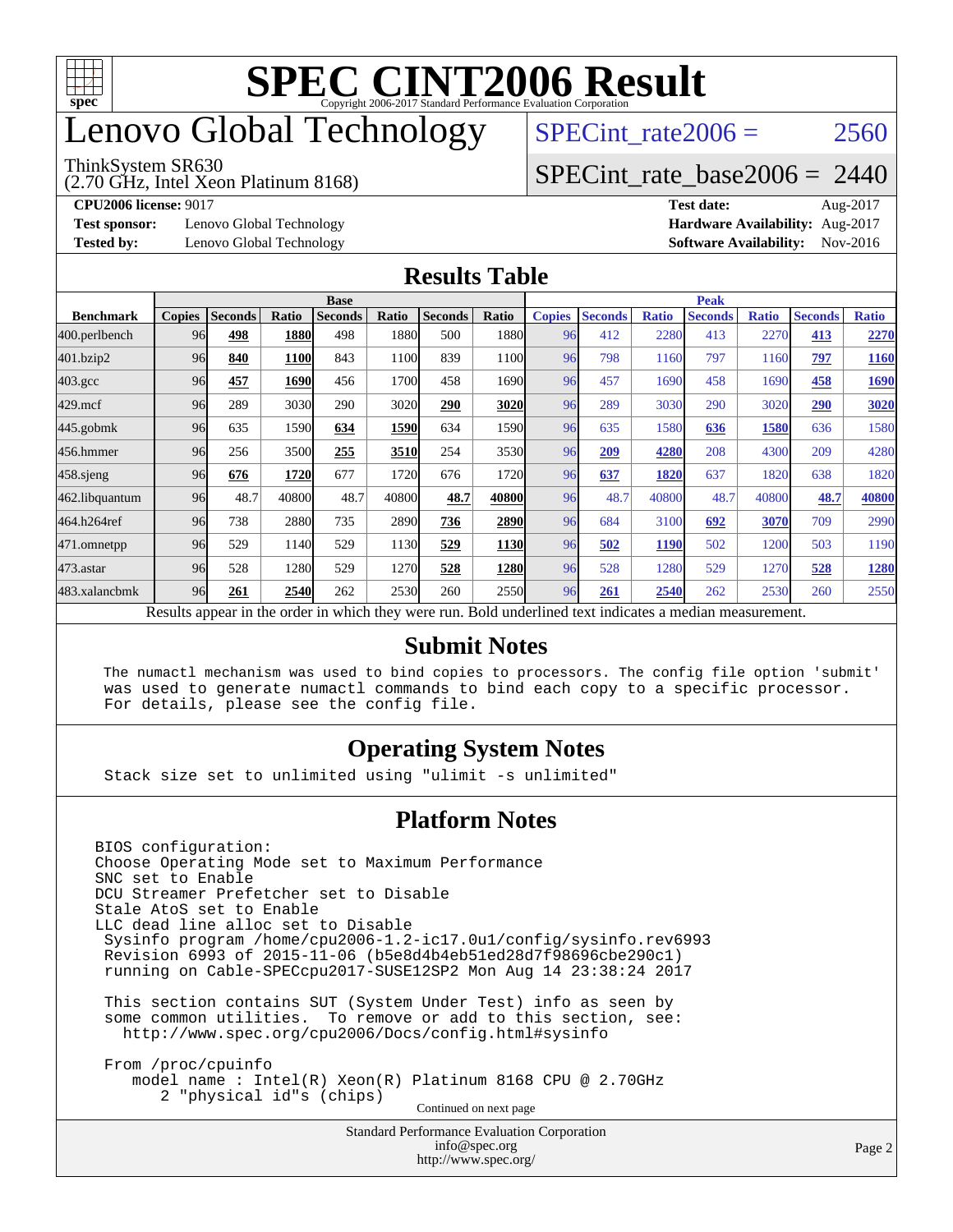

## enovo Global Technology

SPECint rate $2006 = 2560$ 

(2.70 GHz, Intel Xeon Platinum 8168) ThinkSystem SR630

[SPECint\\_rate\\_base2006 =](http://www.spec.org/auto/cpu2006/Docs/result-fields.html#SPECintratebase2006) 2440

**[CPU2006 license:](http://www.spec.org/auto/cpu2006/Docs/result-fields.html#CPU2006license)** 9017 **[Test date:](http://www.spec.org/auto/cpu2006/Docs/result-fields.html#Testdate)** Aug-2017

**[Test sponsor:](http://www.spec.org/auto/cpu2006/Docs/result-fields.html#Testsponsor)** Lenovo Global Technology **[Hardware Availability:](http://www.spec.org/auto/cpu2006/Docs/result-fields.html#HardwareAvailability)** Aug-2017 **[Tested by:](http://www.spec.org/auto/cpu2006/Docs/result-fields.html#Testedby)** Lenovo Global Technology **[Software Availability:](http://www.spec.org/auto/cpu2006/Docs/result-fields.html#SoftwareAvailability)** Nov-2016

### **[Platform Notes \(Continued\)](http://www.spec.org/auto/cpu2006/Docs/result-fields.html#PlatformNotes)**

Standard Performance Evaluation Corporation 96 "processors" cores, siblings (Caution: counting these is hw and system dependent. The following excerpts from /proc/cpuinfo might not be reliable. Use with caution.) cpu cores : 24 siblings : 48 physical 0: cores 0 1 2 3 4 5 8 9 10 11 12 13 16 17 18 19 20 21 24 25 26 27 28 29 physical 1: cores 0 1 2 3 4 5 8 9 10 11 12 13 16 17 18 19 20 21 24 25 26 27 28 29 cache size : 33792 KB From /proc/meminfo MemTotal: 395891816 kB HugePages\_Total: 0<br>Hugepagesize: 2048 kB Hugepagesize: From /etc/\*release\* /etc/\*version\* SuSE-release: SUSE Linux Enterprise Server 12 (x86\_64) VERSION = 12 PATCHLEVEL = 2 # This file is deprecated and will be removed in a future service pack or release. # Please check /etc/os-release for details about this release. os-release: NAME="SLES" VERSION="12-SP2" VERSION\_ID="12.2" PRETTY\_NAME="SUSE Linux Enterprise Server 12 SP2" ID="sles" ANSI\_COLOR="0;32" CPE\_NAME="cpe:/o:suse:sles:12:sp2" uname -a: Linux Cable-SPECcpu2017-SUSE12SP2 4.4.21-69-default #1 SMP Tue Oct 25 10:58:20 UTC 2016 (9464f67) x86\_64 x86\_64 x86\_64 GNU/Linux run-level 3 Aug 14 03:47 SPEC is set to: /home/cpu2006-1.2-ic17.0u1 Filesystem Type Size Used-Avail-Use%-Mounted-on-<br>  $\sqrt{\text{dev/s}}$ da2 btrfs 744G 93G 650G 13%-/home btrfs 744G 93G 650G 13% / home Additional information from dmidecode: Warning: Use caution when you interpret this section. The 'dmidecode' program reads system data which is "intended to allow hardware to be accurately determined", but the intent may not be met, as there are frequent changes to hardware, firmware, and the "DMTF SMBIOS" standard. BIOS Lenovo -[IVE109Q-1.00]- 06/28/2017 Memory: Continued on next page

[info@spec.org](mailto:info@spec.org) <http://www.spec.org/>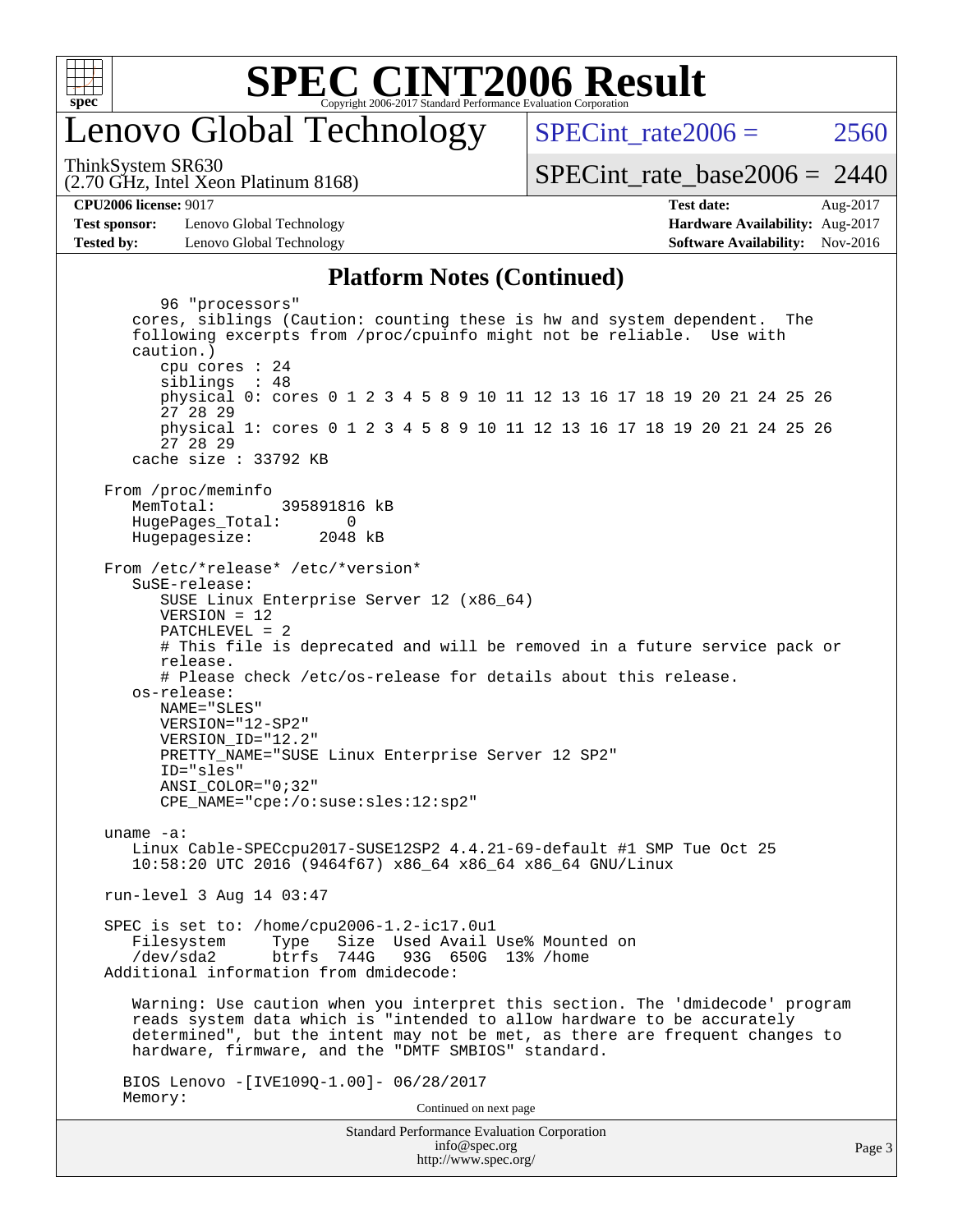

# enovo Global Technology

(2.70 GHz, Intel Xeon Platinum 8168) ThinkSystem SR630

SPECint rate  $2006 = 2560$ 

[SPECint\\_rate\\_base2006 =](http://www.spec.org/auto/cpu2006/Docs/result-fields.html#SPECintratebase2006) 2440

**[Test sponsor:](http://www.spec.org/auto/cpu2006/Docs/result-fields.html#Testsponsor)** Lenovo Global Technology **[Hardware Availability:](http://www.spec.org/auto/cpu2006/Docs/result-fields.html#HardwareAvailability)** Aug-2017

**[CPU2006 license:](http://www.spec.org/auto/cpu2006/Docs/result-fields.html#CPU2006license)** 9017 **[Test date:](http://www.spec.org/auto/cpu2006/Docs/result-fields.html#Testdate)** Aug-2017 **[Tested by:](http://www.spec.org/auto/cpu2006/Docs/result-fields.html#Testedby)** Lenovo Global Technology **[Software Availability:](http://www.spec.org/auto/cpu2006/Docs/result-fields.html#SoftwareAvailability)** Nov-2016

#### **[Platform Notes \(Continued\)](http://www.spec.org/auto/cpu2006/Docs/result-fields.html#PlatformNotes)**

24x Samsung M393A2K43BB1-CTD 16 GB 2 rank 2666 MHz

(End of data from sysinfo program)

#### **[General Notes](http://www.spec.org/auto/cpu2006/Docs/result-fields.html#GeneralNotes)**

Environment variables set by runspec before the start of the run: LD\_LIBRARY\_PATH = "/home/cpu2006-1.2-ic17.0u1/lib/ia32:/home/cpu2006-1.2-ic17.0u1/lib/intel64:/home/cpu2006-1.2-ic17.0u1/sh10.2"

 Binaries compiled on a system with 1x Intel Core i7-4790 CPU + 32GB RAM memory using Redhat Enterprise Linux 7.2 Transparent Huge Pages enabled by default Filesystem page cache cleared with: echo 1> /proc/sys/vm/drop\_caches runspec command invoked through numactl i.e.: numactl --interleave=all runspec <etc>

#### **[Base Compiler Invocation](http://www.spec.org/auto/cpu2006/Docs/result-fields.html#BaseCompilerInvocation)**

[C benchmarks](http://www.spec.org/auto/cpu2006/Docs/result-fields.html#Cbenchmarks):

[icc -m32 -L/opt/intel/compilers\\_and\\_libraries\\_2017/linux/lib/ia32](http://www.spec.org/cpu2006/results/res2017q4/cpu2006-20170918-49578.flags.html#user_CCbase_intel_icc_c29f3ff5a7ed067b11e4ec10a03f03ae)

[C++ benchmarks:](http://www.spec.org/auto/cpu2006/Docs/result-fields.html#CXXbenchmarks)

[icpc -m32 -L/opt/intel/compilers\\_and\\_libraries\\_2017/linux/lib/ia32](http://www.spec.org/cpu2006/results/res2017q4/cpu2006-20170918-49578.flags.html#user_CXXbase_intel_icpc_8c35c7808b62dab9ae41a1aa06361b6b)

#### **[Base Portability Flags](http://www.spec.org/auto/cpu2006/Docs/result-fields.html#BasePortabilityFlags)**

 400.perlbench: [-D\\_FILE\\_OFFSET\\_BITS=64](http://www.spec.org/cpu2006/results/res2017q4/cpu2006-20170918-49578.flags.html#user_basePORTABILITY400_perlbench_file_offset_bits_64_438cf9856305ebd76870a2c6dc2689ab) [-DSPEC\\_CPU\\_LINUX\\_IA32](http://www.spec.org/cpu2006/results/res2017q4/cpu2006-20170918-49578.flags.html#b400.perlbench_baseCPORTABILITY_DSPEC_CPU_LINUX_IA32) 401.bzip2: [-D\\_FILE\\_OFFSET\\_BITS=64](http://www.spec.org/cpu2006/results/res2017q4/cpu2006-20170918-49578.flags.html#user_basePORTABILITY401_bzip2_file_offset_bits_64_438cf9856305ebd76870a2c6dc2689ab) 403.gcc: [-D\\_FILE\\_OFFSET\\_BITS=64](http://www.spec.org/cpu2006/results/res2017q4/cpu2006-20170918-49578.flags.html#user_basePORTABILITY403_gcc_file_offset_bits_64_438cf9856305ebd76870a2c6dc2689ab) 429.mcf: [-D\\_FILE\\_OFFSET\\_BITS=64](http://www.spec.org/cpu2006/results/res2017q4/cpu2006-20170918-49578.flags.html#user_basePORTABILITY429_mcf_file_offset_bits_64_438cf9856305ebd76870a2c6dc2689ab) 445.gobmk: [-D\\_FILE\\_OFFSET\\_BITS=64](http://www.spec.org/cpu2006/results/res2017q4/cpu2006-20170918-49578.flags.html#user_basePORTABILITY445_gobmk_file_offset_bits_64_438cf9856305ebd76870a2c6dc2689ab) 456.hmmer: [-D\\_FILE\\_OFFSET\\_BITS=64](http://www.spec.org/cpu2006/results/res2017q4/cpu2006-20170918-49578.flags.html#user_basePORTABILITY456_hmmer_file_offset_bits_64_438cf9856305ebd76870a2c6dc2689ab) 458.sjeng: [-D\\_FILE\\_OFFSET\\_BITS=64](http://www.spec.org/cpu2006/results/res2017q4/cpu2006-20170918-49578.flags.html#user_basePORTABILITY458_sjeng_file_offset_bits_64_438cf9856305ebd76870a2c6dc2689ab) 462.libquantum: [-D\\_FILE\\_OFFSET\\_BITS=64](http://www.spec.org/cpu2006/results/res2017q4/cpu2006-20170918-49578.flags.html#user_basePORTABILITY462_libquantum_file_offset_bits_64_438cf9856305ebd76870a2c6dc2689ab) [-DSPEC\\_CPU\\_LINUX](http://www.spec.org/cpu2006/results/res2017q4/cpu2006-20170918-49578.flags.html#b462.libquantum_baseCPORTABILITY_DSPEC_CPU_LINUX) 464.h264ref: [-D\\_FILE\\_OFFSET\\_BITS=64](http://www.spec.org/cpu2006/results/res2017q4/cpu2006-20170918-49578.flags.html#user_basePORTABILITY464_h264ref_file_offset_bits_64_438cf9856305ebd76870a2c6dc2689ab) 471.omnetpp: [-D\\_FILE\\_OFFSET\\_BITS=64](http://www.spec.org/cpu2006/results/res2017q4/cpu2006-20170918-49578.flags.html#user_basePORTABILITY471_omnetpp_file_offset_bits_64_438cf9856305ebd76870a2c6dc2689ab) 473.astar: [-D\\_FILE\\_OFFSET\\_BITS=64](http://www.spec.org/cpu2006/results/res2017q4/cpu2006-20170918-49578.flags.html#user_basePORTABILITY473_astar_file_offset_bits_64_438cf9856305ebd76870a2c6dc2689ab) 483.xalancbmk: [-D\\_FILE\\_OFFSET\\_BITS=64](http://www.spec.org/cpu2006/results/res2017q4/cpu2006-20170918-49578.flags.html#user_basePORTABILITY483_xalancbmk_file_offset_bits_64_438cf9856305ebd76870a2c6dc2689ab) [-DSPEC\\_CPU\\_LINUX](http://www.spec.org/cpu2006/results/res2017q4/cpu2006-20170918-49578.flags.html#b483.xalancbmk_baseCXXPORTABILITY_DSPEC_CPU_LINUX)

### **[Base Optimization Flags](http://www.spec.org/auto/cpu2006/Docs/result-fields.html#BaseOptimizationFlags)**

[C benchmarks](http://www.spec.org/auto/cpu2006/Docs/result-fields.html#Cbenchmarks):

[-xCORE-AVX512](http://www.spec.org/cpu2006/results/res2017q4/cpu2006-20170918-49578.flags.html#user_CCbase_f-xCORE-AVX512) [-ipo](http://www.spec.org/cpu2006/results/res2017q4/cpu2006-20170918-49578.flags.html#user_CCbase_f-ipo) [-O3](http://www.spec.org/cpu2006/results/res2017q4/cpu2006-20170918-49578.flags.html#user_CCbase_f-O3) [-no-prec-div](http://www.spec.org/cpu2006/results/res2017q4/cpu2006-20170918-49578.flags.html#user_CCbase_f-no-prec-div) [-qopt-prefetch](http://www.spec.org/cpu2006/results/res2017q4/cpu2006-20170918-49578.flags.html#user_CCbase_f-qopt-prefetch) [-qopt-mem-layout-trans=3](http://www.spec.org/cpu2006/results/res2017q4/cpu2006-20170918-49578.flags.html#user_CCbase_f-qopt-mem-layout-trans_170f5be61cd2cedc9b54468c59262d5d)

Continued on next page

Standard Performance Evaluation Corporation [info@spec.org](mailto:info@spec.org) <http://www.spec.org/>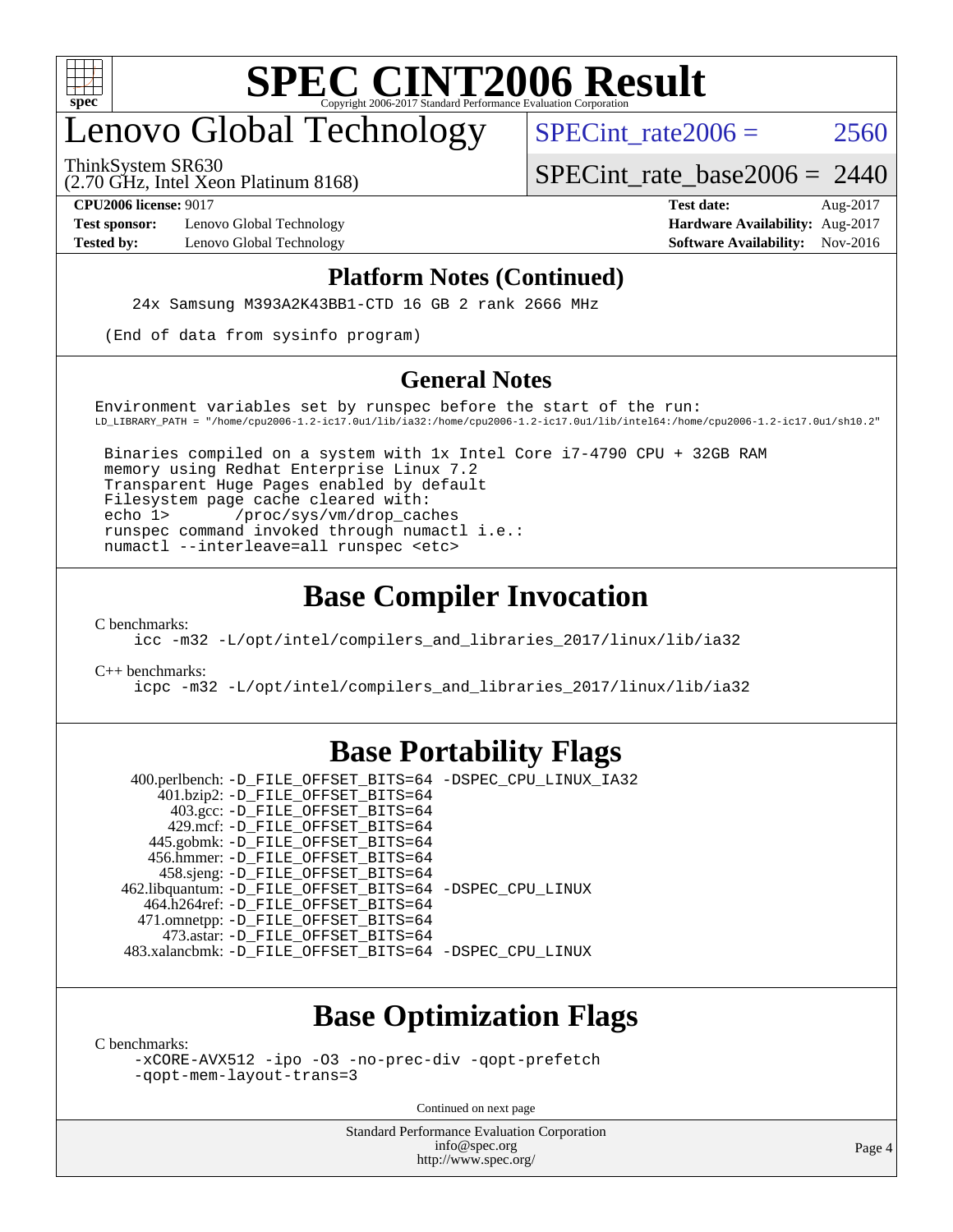

# enovo Global Technology

ThinkSystem SR630

SPECint rate $2006 = 2560$ 

(2.70 GHz, Intel Xeon Platinum 8168)

**[Test sponsor:](http://www.spec.org/auto/cpu2006/Docs/result-fields.html#Testsponsor)** Lenovo Global Technology **[Hardware Availability:](http://www.spec.org/auto/cpu2006/Docs/result-fields.html#HardwareAvailability)** Aug-2017

[SPECint\\_rate\\_base2006 =](http://www.spec.org/auto/cpu2006/Docs/result-fields.html#SPECintratebase2006) 2440

**[CPU2006 license:](http://www.spec.org/auto/cpu2006/Docs/result-fields.html#CPU2006license)** 9017 **[Test date:](http://www.spec.org/auto/cpu2006/Docs/result-fields.html#Testdate)** Aug-2017 **[Tested by:](http://www.spec.org/auto/cpu2006/Docs/result-fields.html#Testedby)** Lenovo Global Technology **[Software Availability:](http://www.spec.org/auto/cpu2006/Docs/result-fields.html#SoftwareAvailability)** Nov-2016

### **[Base Optimization Flags \(Continued\)](http://www.spec.org/auto/cpu2006/Docs/result-fields.html#BaseOptimizationFlags)**

[C++ benchmarks:](http://www.spec.org/auto/cpu2006/Docs/result-fields.html#CXXbenchmarks)

[-xCORE-AVX512](http://www.spec.org/cpu2006/results/res2017q4/cpu2006-20170918-49578.flags.html#user_CXXbase_f-xCORE-AVX512) [-ipo](http://www.spec.org/cpu2006/results/res2017q4/cpu2006-20170918-49578.flags.html#user_CXXbase_f-ipo) [-O3](http://www.spec.org/cpu2006/results/res2017q4/cpu2006-20170918-49578.flags.html#user_CXXbase_f-O3) [-no-prec-div](http://www.spec.org/cpu2006/results/res2017q4/cpu2006-20170918-49578.flags.html#user_CXXbase_f-no-prec-div) [-qopt-prefetch](http://www.spec.org/cpu2006/results/res2017q4/cpu2006-20170918-49578.flags.html#user_CXXbase_f-qopt-prefetch) [-qopt-mem-layout-trans=3](http://www.spec.org/cpu2006/results/res2017q4/cpu2006-20170918-49578.flags.html#user_CXXbase_f-qopt-mem-layout-trans_170f5be61cd2cedc9b54468c59262d5d) [-Wl,-z,muldefs](http://www.spec.org/cpu2006/results/res2017q4/cpu2006-20170918-49578.flags.html#user_CXXbase_link_force_multiple1_74079c344b956b9658436fd1b6dd3a8a) [-L/sh10.2 -lsmartheap](http://www.spec.org/cpu2006/results/res2017q4/cpu2006-20170918-49578.flags.html#user_CXXbase_SmartHeap_b831f2d313e2fffa6dfe3f00ffc1f1c0)

### **[Base Other Flags](http://www.spec.org/auto/cpu2006/Docs/result-fields.html#BaseOtherFlags)**

[C benchmarks](http://www.spec.org/auto/cpu2006/Docs/result-fields.html#Cbenchmarks):

403.gcc: [-Dalloca=\\_alloca](http://www.spec.org/cpu2006/results/res2017q4/cpu2006-20170918-49578.flags.html#b403.gcc_baseEXTRA_CFLAGS_Dalloca_be3056838c12de2578596ca5467af7f3)

### **[Peak Compiler Invocation](http://www.spec.org/auto/cpu2006/Docs/result-fields.html#PeakCompilerInvocation)**

[C benchmarks \(except as noted below\)](http://www.spec.org/auto/cpu2006/Docs/result-fields.html#Cbenchmarksexceptasnotedbelow):

[icc -m32 -L/opt/intel/compilers\\_and\\_libraries\\_2017/linux/lib/ia32](http://www.spec.org/cpu2006/results/res2017q4/cpu2006-20170918-49578.flags.html#user_CCpeak_intel_icc_c29f3ff5a7ed067b11e4ec10a03f03ae)

400.perlbench: [icc -m64](http://www.spec.org/cpu2006/results/res2017q4/cpu2006-20170918-49578.flags.html#user_peakCCLD400_perlbench_intel_icc_64bit_bda6cc9af1fdbb0edc3795bac97ada53)

401.bzip2: [icc -m64](http://www.spec.org/cpu2006/results/res2017q4/cpu2006-20170918-49578.flags.html#user_peakCCLD401_bzip2_intel_icc_64bit_bda6cc9af1fdbb0edc3795bac97ada53)

456.hmmer: [icc -m64](http://www.spec.org/cpu2006/results/res2017q4/cpu2006-20170918-49578.flags.html#user_peakCCLD456_hmmer_intel_icc_64bit_bda6cc9af1fdbb0edc3795bac97ada53)

458.sjeng: [icc -m64](http://www.spec.org/cpu2006/results/res2017q4/cpu2006-20170918-49578.flags.html#user_peakCCLD458_sjeng_intel_icc_64bit_bda6cc9af1fdbb0edc3795bac97ada53)

#### [C++ benchmarks:](http://www.spec.org/auto/cpu2006/Docs/result-fields.html#CXXbenchmarks)

[icpc -m32 -L/opt/intel/compilers\\_and\\_libraries\\_2017/linux/lib/ia32](http://www.spec.org/cpu2006/results/res2017q4/cpu2006-20170918-49578.flags.html#user_CXXpeak_intel_icpc_8c35c7808b62dab9ae41a1aa06361b6b)

#### **[Peak Portability Flags](http://www.spec.org/auto/cpu2006/Docs/result-fields.html#PeakPortabilityFlags)**

 400.perlbench: [-DSPEC\\_CPU\\_LP64](http://www.spec.org/cpu2006/results/res2017q4/cpu2006-20170918-49578.flags.html#b400.perlbench_peakCPORTABILITY_DSPEC_CPU_LP64) [-DSPEC\\_CPU\\_LINUX\\_X64](http://www.spec.org/cpu2006/results/res2017q4/cpu2006-20170918-49578.flags.html#b400.perlbench_peakCPORTABILITY_DSPEC_CPU_LINUX_X64) 401.bzip2: [-DSPEC\\_CPU\\_LP64](http://www.spec.org/cpu2006/results/res2017q4/cpu2006-20170918-49578.flags.html#suite_peakCPORTABILITY401_bzip2_DSPEC_CPU_LP64) 403.gcc: [-D\\_FILE\\_OFFSET\\_BITS=64](http://www.spec.org/cpu2006/results/res2017q4/cpu2006-20170918-49578.flags.html#user_peakPORTABILITY403_gcc_file_offset_bits_64_438cf9856305ebd76870a2c6dc2689ab) 429.mcf: [-D\\_FILE\\_OFFSET\\_BITS=64](http://www.spec.org/cpu2006/results/res2017q4/cpu2006-20170918-49578.flags.html#user_peakPORTABILITY429_mcf_file_offset_bits_64_438cf9856305ebd76870a2c6dc2689ab) 445.gobmk: [-D\\_FILE\\_OFFSET\\_BITS=64](http://www.spec.org/cpu2006/results/res2017q4/cpu2006-20170918-49578.flags.html#user_peakPORTABILITY445_gobmk_file_offset_bits_64_438cf9856305ebd76870a2c6dc2689ab) 456.hmmer: [-DSPEC\\_CPU\\_LP64](http://www.spec.org/cpu2006/results/res2017q4/cpu2006-20170918-49578.flags.html#suite_peakCPORTABILITY456_hmmer_DSPEC_CPU_LP64) 458.sjeng: [-DSPEC\\_CPU\\_LP64](http://www.spec.org/cpu2006/results/res2017q4/cpu2006-20170918-49578.flags.html#suite_peakCPORTABILITY458_sjeng_DSPEC_CPU_LP64) 462.libquantum: [-D\\_FILE\\_OFFSET\\_BITS=64](http://www.spec.org/cpu2006/results/res2017q4/cpu2006-20170918-49578.flags.html#user_peakPORTABILITY462_libquantum_file_offset_bits_64_438cf9856305ebd76870a2c6dc2689ab) [-DSPEC\\_CPU\\_LINUX](http://www.spec.org/cpu2006/results/res2017q4/cpu2006-20170918-49578.flags.html#b462.libquantum_peakCPORTABILITY_DSPEC_CPU_LINUX) 464.h264ref: [-D\\_FILE\\_OFFSET\\_BITS=64](http://www.spec.org/cpu2006/results/res2017q4/cpu2006-20170918-49578.flags.html#user_peakPORTABILITY464_h264ref_file_offset_bits_64_438cf9856305ebd76870a2c6dc2689ab) 471.omnetpp: [-D\\_FILE\\_OFFSET\\_BITS=64](http://www.spec.org/cpu2006/results/res2017q4/cpu2006-20170918-49578.flags.html#user_peakPORTABILITY471_omnetpp_file_offset_bits_64_438cf9856305ebd76870a2c6dc2689ab) 473.astar: [-D\\_FILE\\_OFFSET\\_BITS=64](http://www.spec.org/cpu2006/results/res2017q4/cpu2006-20170918-49578.flags.html#user_peakPORTABILITY473_astar_file_offset_bits_64_438cf9856305ebd76870a2c6dc2689ab) 483.xalancbmk: [-D\\_FILE\\_OFFSET\\_BITS=64](http://www.spec.org/cpu2006/results/res2017q4/cpu2006-20170918-49578.flags.html#user_peakPORTABILITY483_xalancbmk_file_offset_bits_64_438cf9856305ebd76870a2c6dc2689ab) [-DSPEC\\_CPU\\_LINUX](http://www.spec.org/cpu2006/results/res2017q4/cpu2006-20170918-49578.flags.html#b483.xalancbmk_peakCXXPORTABILITY_DSPEC_CPU_LINUX)

> Standard Performance Evaluation Corporation [info@spec.org](mailto:info@spec.org) <http://www.spec.org/>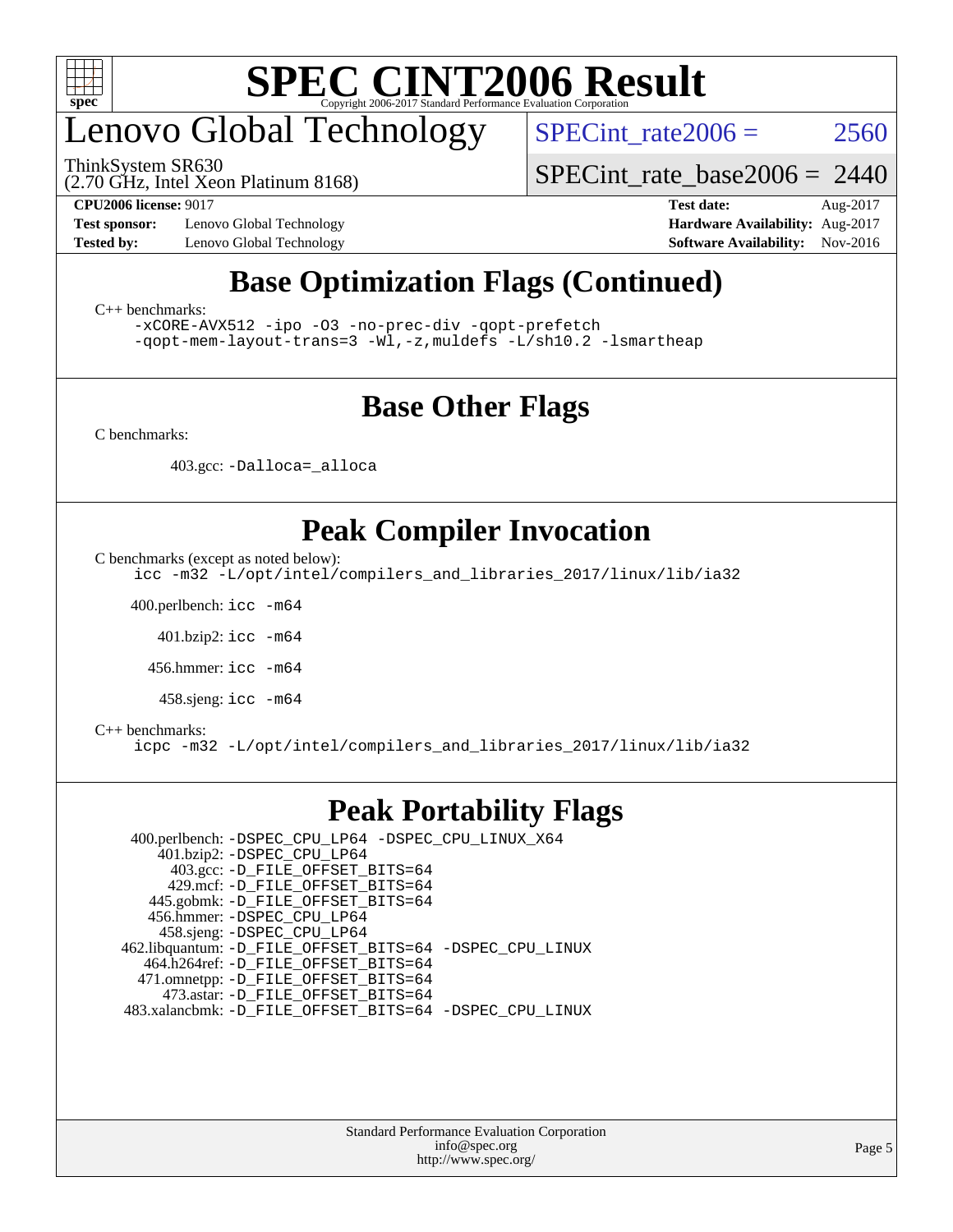

## enovo Global Technology

SPECint rate  $2006 = 2560$ 

ThinkSystem SR630

(2.70 GHz, Intel Xeon Platinum 8168)

[SPECint\\_rate\\_base2006 =](http://www.spec.org/auto/cpu2006/Docs/result-fields.html#SPECintratebase2006) 2440

**[Test sponsor:](http://www.spec.org/auto/cpu2006/Docs/result-fields.html#Testsponsor)** Lenovo Global Technology **[Hardware Availability:](http://www.spec.org/auto/cpu2006/Docs/result-fields.html#HardwareAvailability)** Aug-2017 **[Tested by:](http://www.spec.org/auto/cpu2006/Docs/result-fields.html#Testedby)** Lenovo Global Technology **[Software Availability:](http://www.spec.org/auto/cpu2006/Docs/result-fields.html#SoftwareAvailability)** Nov-2016

**[CPU2006 license:](http://www.spec.org/auto/cpu2006/Docs/result-fields.html#CPU2006license)** 9017 **[Test date:](http://www.spec.org/auto/cpu2006/Docs/result-fields.html#Testdate)** Aug-2017

### **[Peak Optimization Flags](http://www.spec.org/auto/cpu2006/Docs/result-fields.html#PeakOptimizationFlags)**

#### [C benchmarks](http://www.spec.org/auto/cpu2006/Docs/result-fields.html#Cbenchmarks):

 400.perlbench: [-prof-gen](http://www.spec.org/cpu2006/results/res2017q4/cpu2006-20170918-49578.flags.html#user_peakPASS1_CFLAGSPASS1_LDCFLAGS400_perlbench_prof_gen_e43856698f6ca7b7e442dfd80e94a8fc)(pass 1) [-prof-use](http://www.spec.org/cpu2006/results/res2017q4/cpu2006-20170918-49578.flags.html#user_peakPASS2_CFLAGSPASS2_LDCFLAGS400_perlbench_prof_use_bccf7792157ff70d64e32fe3e1250b55)(pass 2) [-xCORE-AVX512](http://www.spec.org/cpu2006/results/res2017q4/cpu2006-20170918-49578.flags.html#user_peakPASS2_CFLAGSPASS2_LDCFLAGS400_perlbench_f-xCORE-AVX512)(pass 2)  $-par-num-threads=1(pass 1) -ipo(pass 2) -O3(pass 2)$  $-par-num-threads=1(pass 1) -ipo(pass 2) -O3(pass 2)$  $-par-num-threads=1(pass 1) -ipo(pass 2) -O3(pass 2)$  $-par-num-threads=1(pass 1) -ipo(pass 2) -O3(pass 2)$  $-par-num-threads=1(pass 1) -ipo(pass 2) -O3(pass 2)$  $-par-num-threads=1(pass 1) -ipo(pass 2) -O3(pass 2)$ [-no-prec-div](http://www.spec.org/cpu2006/results/res2017q4/cpu2006-20170918-49578.flags.html#user_peakPASS2_CFLAGSPASS2_LDCFLAGS400_perlbench_f-no-prec-div)(pass 2) [-auto-ilp32](http://www.spec.org/cpu2006/results/res2017q4/cpu2006-20170918-49578.flags.html#user_peakCOPTIMIZE400_perlbench_f-auto-ilp32) [-qopt-mem-layout-trans=3](http://www.spec.org/cpu2006/results/res2017q4/cpu2006-20170918-49578.flags.html#user_peakCOPTIMIZE400_perlbench_f-qopt-mem-layout-trans_170f5be61cd2cedc9b54468c59262d5d) 401.bzip2: [-prof-gen](http://www.spec.org/cpu2006/results/res2017q4/cpu2006-20170918-49578.flags.html#user_peakPASS1_CFLAGSPASS1_LDCFLAGS401_bzip2_prof_gen_e43856698f6ca7b7e442dfd80e94a8fc)(pass 1) [-prof-use](http://www.spec.org/cpu2006/results/res2017q4/cpu2006-20170918-49578.flags.html#user_peakPASS2_CFLAGSPASS2_LDCFLAGS401_bzip2_prof_use_bccf7792157ff70d64e32fe3e1250b55)(pass 2) [-xCORE-AVX512](http://www.spec.org/cpu2006/results/res2017q4/cpu2006-20170918-49578.flags.html#user_peakPASS2_CFLAGSPASS2_LDCFLAGS401_bzip2_f-xCORE-AVX512)(pass 2) [-par-num-threads=1](http://www.spec.org/cpu2006/results/res2017q4/cpu2006-20170918-49578.flags.html#user_peakPASS1_CFLAGSPASS1_LDCFLAGS401_bzip2_par_num_threads_786a6ff141b4e9e90432e998842df6c2)(pass 1) [-ipo](http://www.spec.org/cpu2006/results/res2017q4/cpu2006-20170918-49578.flags.html#user_peakPASS2_CFLAGSPASS2_LDCFLAGS401_bzip2_f-ipo)(pass 2) [-O3](http://www.spec.org/cpu2006/results/res2017q4/cpu2006-20170918-49578.flags.html#user_peakPASS2_CFLAGSPASS2_LDCFLAGS401_bzip2_f-O3)(pass 2) [-no-prec-div](http://www.spec.org/cpu2006/results/res2017q4/cpu2006-20170918-49578.flags.html#user_peakPASS2_CFLAGSPASS2_LDCFLAGS401_bzip2_f-no-prec-div)(pass 2) [-qopt-prefetch](http://www.spec.org/cpu2006/results/res2017q4/cpu2006-20170918-49578.flags.html#user_peakCOPTIMIZE401_bzip2_f-qopt-prefetch) [-auto-ilp32](http://www.spec.org/cpu2006/results/res2017q4/cpu2006-20170918-49578.flags.html#user_peakCOPTIMIZE401_bzip2_f-auto-ilp32) [-qopt-mem-layout-trans=3](http://www.spec.org/cpu2006/results/res2017q4/cpu2006-20170918-49578.flags.html#user_peakCOPTIMIZE401_bzip2_f-qopt-mem-layout-trans_170f5be61cd2cedc9b54468c59262d5d) 403.gcc: [-xCORE-AVX512](http://www.spec.org/cpu2006/results/res2017q4/cpu2006-20170918-49578.flags.html#user_peakOPTIMIZE403_gcc_f-xCORE-AVX512) [-ipo](http://www.spec.org/cpu2006/results/res2017q4/cpu2006-20170918-49578.flags.html#user_peakOPTIMIZE403_gcc_f-ipo) [-O3](http://www.spec.org/cpu2006/results/res2017q4/cpu2006-20170918-49578.flags.html#user_peakOPTIMIZE403_gcc_f-O3) [-no-prec-div](http://www.spec.org/cpu2006/results/res2017q4/cpu2006-20170918-49578.flags.html#user_peakOPTIMIZE403_gcc_f-no-prec-div) [-qopt-mem-layout-trans=3](http://www.spec.org/cpu2006/results/res2017q4/cpu2006-20170918-49578.flags.html#user_peakCOPTIMIZE403_gcc_f-qopt-mem-layout-trans_170f5be61cd2cedc9b54468c59262d5d)  $429$ .mcf: basepeak = yes 445.gobmk: [-prof-gen](http://www.spec.org/cpu2006/results/res2017q4/cpu2006-20170918-49578.flags.html#user_peakPASS1_CFLAGSPASS1_LDCFLAGS445_gobmk_prof_gen_e43856698f6ca7b7e442dfd80e94a8fc)(pass 1) [-prof-use](http://www.spec.org/cpu2006/results/res2017q4/cpu2006-20170918-49578.flags.html#user_peakPASS2_CFLAGSPASS2_LDCFLAGSPASS2_LDFLAGS445_gobmk_prof_use_bccf7792157ff70d64e32fe3e1250b55)(pass 2) [-xCORE-AVX512](http://www.spec.org/cpu2006/results/res2017q4/cpu2006-20170918-49578.flags.html#user_peakPASS2_CFLAGSPASS2_LDCFLAGSPASS2_LDFLAGS445_gobmk_f-xCORE-AVX512)(pass 2) [-par-num-threads=1](http://www.spec.org/cpu2006/results/res2017q4/cpu2006-20170918-49578.flags.html#user_peakPASS1_CFLAGSPASS1_LDCFLAGS445_gobmk_par_num_threads_786a6ff141b4e9e90432e998842df6c2)(pass 1) [-ipo](http://www.spec.org/cpu2006/results/res2017q4/cpu2006-20170918-49578.flags.html#user_peakPASS2_LDCFLAGS445_gobmk_f-ipo)(pass 2) [-O3](http://www.spec.org/cpu2006/results/res2017q4/cpu2006-20170918-49578.flags.html#user_peakPASS2_LDCFLAGS445_gobmk_f-O3)(pass 2) [-no-prec-div](http://www.spec.org/cpu2006/results/res2017q4/cpu2006-20170918-49578.flags.html#user_peakPASS2_LDCFLAGS445_gobmk_f-no-prec-div)(pass 2) [-qopt-mem-layout-trans=3](http://www.spec.org/cpu2006/results/res2017q4/cpu2006-20170918-49578.flags.html#user_peakCOPTIMIZE445_gobmk_f-qopt-mem-layout-trans_170f5be61cd2cedc9b54468c59262d5d) 456.hmmer: [-xCORE-AVX512](http://www.spec.org/cpu2006/results/res2017q4/cpu2006-20170918-49578.flags.html#user_peakOPTIMIZE456_hmmer_f-xCORE-AVX512) [-ipo](http://www.spec.org/cpu2006/results/res2017q4/cpu2006-20170918-49578.flags.html#user_peakOPTIMIZE456_hmmer_f-ipo) [-O3](http://www.spec.org/cpu2006/results/res2017q4/cpu2006-20170918-49578.flags.html#user_peakOPTIMIZE456_hmmer_f-O3) [-no-prec-div](http://www.spec.org/cpu2006/results/res2017q4/cpu2006-20170918-49578.flags.html#user_peakOPTIMIZE456_hmmer_f-no-prec-div) [-unroll2](http://www.spec.org/cpu2006/results/res2017q4/cpu2006-20170918-49578.flags.html#user_peakCOPTIMIZE456_hmmer_f-unroll_784dae83bebfb236979b41d2422d7ec2) [-auto-ilp32](http://www.spec.org/cpu2006/results/res2017q4/cpu2006-20170918-49578.flags.html#user_peakCOPTIMIZE456_hmmer_f-auto-ilp32) [-qopt-mem-layout-trans=3](http://www.spec.org/cpu2006/results/res2017q4/cpu2006-20170918-49578.flags.html#user_peakCOPTIMIZE456_hmmer_f-qopt-mem-layout-trans_170f5be61cd2cedc9b54468c59262d5d) 458.sjeng: [-prof-gen](http://www.spec.org/cpu2006/results/res2017q4/cpu2006-20170918-49578.flags.html#user_peakPASS1_CFLAGSPASS1_LDCFLAGS458_sjeng_prof_gen_e43856698f6ca7b7e442dfd80e94a8fc)(pass 1) [-prof-use](http://www.spec.org/cpu2006/results/res2017q4/cpu2006-20170918-49578.flags.html#user_peakPASS2_CFLAGSPASS2_LDCFLAGS458_sjeng_prof_use_bccf7792157ff70d64e32fe3e1250b55)(pass 2) [-xCORE-AVX512](http://www.spec.org/cpu2006/results/res2017q4/cpu2006-20170918-49578.flags.html#user_peakPASS2_CFLAGSPASS2_LDCFLAGS458_sjeng_f-xCORE-AVX512)(pass 2) [-par-num-threads=1](http://www.spec.org/cpu2006/results/res2017q4/cpu2006-20170918-49578.flags.html#user_peakPASS1_CFLAGSPASS1_LDCFLAGS458_sjeng_par_num_threads_786a6ff141b4e9e90432e998842df6c2)(pass 1) [-ipo](http://www.spec.org/cpu2006/results/res2017q4/cpu2006-20170918-49578.flags.html#user_peakPASS2_CFLAGSPASS2_LDCFLAGS458_sjeng_f-ipo)(pass 2) [-O3](http://www.spec.org/cpu2006/results/res2017q4/cpu2006-20170918-49578.flags.html#user_peakPASS2_CFLAGSPASS2_LDCFLAGS458_sjeng_f-O3)(pass 2) [-no-prec-div](http://www.spec.org/cpu2006/results/res2017q4/cpu2006-20170918-49578.flags.html#user_peakPASS2_CFLAGSPASS2_LDCFLAGS458_sjeng_f-no-prec-div)(pass 2) [-unroll4](http://www.spec.org/cpu2006/results/res2017q4/cpu2006-20170918-49578.flags.html#user_peakCOPTIMIZE458_sjeng_f-unroll_4e5e4ed65b7fd20bdcd365bec371b81f) [-auto-ilp32](http://www.spec.org/cpu2006/results/res2017q4/cpu2006-20170918-49578.flags.html#user_peakCOPTIMIZE458_sjeng_f-auto-ilp32) [-qopt-mem-layout-trans=3](http://www.spec.org/cpu2006/results/res2017q4/cpu2006-20170918-49578.flags.html#user_peakCOPTIMIZE458_sjeng_f-qopt-mem-layout-trans_170f5be61cd2cedc9b54468c59262d5d)  $462$ .libquantum: basepeak = yes 464.h264ref: [-prof-gen](http://www.spec.org/cpu2006/results/res2017q4/cpu2006-20170918-49578.flags.html#user_peakPASS1_CFLAGSPASS1_LDCFLAGS464_h264ref_prof_gen_e43856698f6ca7b7e442dfd80e94a8fc)(pass 1) [-prof-use](http://www.spec.org/cpu2006/results/res2017q4/cpu2006-20170918-49578.flags.html#user_peakPASS2_CFLAGSPASS2_LDCFLAGS464_h264ref_prof_use_bccf7792157ff70d64e32fe3e1250b55)(pass 2) [-xCORE-AVX512](http://www.spec.org/cpu2006/results/res2017q4/cpu2006-20170918-49578.flags.html#user_peakPASS2_CFLAGSPASS2_LDCFLAGS464_h264ref_f-xCORE-AVX512)(pass 2) [-par-num-threads=1](http://www.spec.org/cpu2006/results/res2017q4/cpu2006-20170918-49578.flags.html#user_peakPASS1_CFLAGSPASS1_LDCFLAGS464_h264ref_par_num_threads_786a6ff141b4e9e90432e998842df6c2)(pass 1) [-ipo](http://www.spec.org/cpu2006/results/res2017q4/cpu2006-20170918-49578.flags.html#user_peakPASS2_CFLAGSPASS2_LDCFLAGS464_h264ref_f-ipo)(pass 2) [-O3](http://www.spec.org/cpu2006/results/res2017q4/cpu2006-20170918-49578.flags.html#user_peakPASS2_CFLAGSPASS2_LDCFLAGS464_h264ref_f-O3)(pass 2) [-no-prec-div](http://www.spec.org/cpu2006/results/res2017q4/cpu2006-20170918-49578.flags.html#user_peakPASS2_CFLAGSPASS2_LDCFLAGS464_h264ref_f-no-prec-div)(pass 2) [-unroll2](http://www.spec.org/cpu2006/results/res2017q4/cpu2006-20170918-49578.flags.html#user_peakCOPTIMIZE464_h264ref_f-unroll_784dae83bebfb236979b41d2422d7ec2) [-qopt-mem-layout-trans=3](http://www.spec.org/cpu2006/results/res2017q4/cpu2006-20170918-49578.flags.html#user_peakCOPTIMIZE464_h264ref_f-qopt-mem-layout-trans_170f5be61cd2cedc9b54468c59262d5d) [C++ benchmarks:](http://www.spec.org/auto/cpu2006/Docs/result-fields.html#CXXbenchmarks) 471.omnetpp: [-prof-gen](http://www.spec.org/cpu2006/results/res2017q4/cpu2006-20170918-49578.flags.html#user_peakPASS1_CXXFLAGSPASS1_LDCXXFLAGS471_omnetpp_prof_gen_e43856698f6ca7b7e442dfd80e94a8fc)(pass 1) [-prof-use](http://www.spec.org/cpu2006/results/res2017q4/cpu2006-20170918-49578.flags.html#user_peakPASS2_CXXFLAGSPASS2_LDCXXFLAGS471_omnetpp_prof_use_bccf7792157ff70d64e32fe3e1250b55)(pass 2) [-xCORE-AVX512](http://www.spec.org/cpu2006/results/res2017q4/cpu2006-20170918-49578.flags.html#user_peakPASS2_CXXFLAGSPASS2_LDCXXFLAGS471_omnetpp_f-xCORE-AVX512)(pass 2) [-par-num-threads=1](http://www.spec.org/cpu2006/results/res2017q4/cpu2006-20170918-49578.flags.html#user_peakPASS1_CXXFLAGSPASS1_LDCXXFLAGS471_omnetpp_par_num_threads_786a6ff141b4e9e90432e998842df6c2)(pass 1) [-ipo](http://www.spec.org/cpu2006/results/res2017q4/cpu2006-20170918-49578.flags.html#user_peakPASS2_CXXFLAGSPASS2_LDCXXFLAGS471_omnetpp_f-ipo)(pass 2) [-O3](http://www.spec.org/cpu2006/results/res2017q4/cpu2006-20170918-49578.flags.html#user_peakPASS2_CXXFLAGSPASS2_LDCXXFLAGS471_omnetpp_f-O3)(pass 2) [-no-prec-div](http://www.spec.org/cpu2006/results/res2017q4/cpu2006-20170918-49578.flags.html#user_peakPASS2_CXXFLAGSPASS2_LDCXXFLAGS471_omnetpp_f-no-prec-div)(pass 2) [-qopt-ra-region-strategy=block](http://www.spec.org/cpu2006/results/res2017q4/cpu2006-20170918-49578.flags.html#user_peakCXXOPTIMIZE471_omnetpp_f-qopt-ra-region-strategy_430aa8f7c220cbde92ae827fa8d9be32)  [-qopt-mem-layout-trans=3](http://www.spec.org/cpu2006/results/res2017q4/cpu2006-20170918-49578.flags.html#user_peakCXXOPTIMIZE471_omnetpp_f-qopt-mem-layout-trans_170f5be61cd2cedc9b54468c59262d5d) [-Wl,-z,muldefs](http://www.spec.org/cpu2006/results/res2017q4/cpu2006-20170918-49578.flags.html#user_peakEXTRA_LDFLAGS471_omnetpp_link_force_multiple1_74079c344b956b9658436fd1b6dd3a8a) [-L/sh10.2 -lsmartheap](http://www.spec.org/cpu2006/results/res2017q4/cpu2006-20170918-49578.flags.html#user_peakEXTRA_LIBS471_omnetpp_SmartHeap_b831f2d313e2fffa6dfe3f00ffc1f1c0) 473.astar: basepeak = yes  $483.xalanchmk: basepeak = yes$